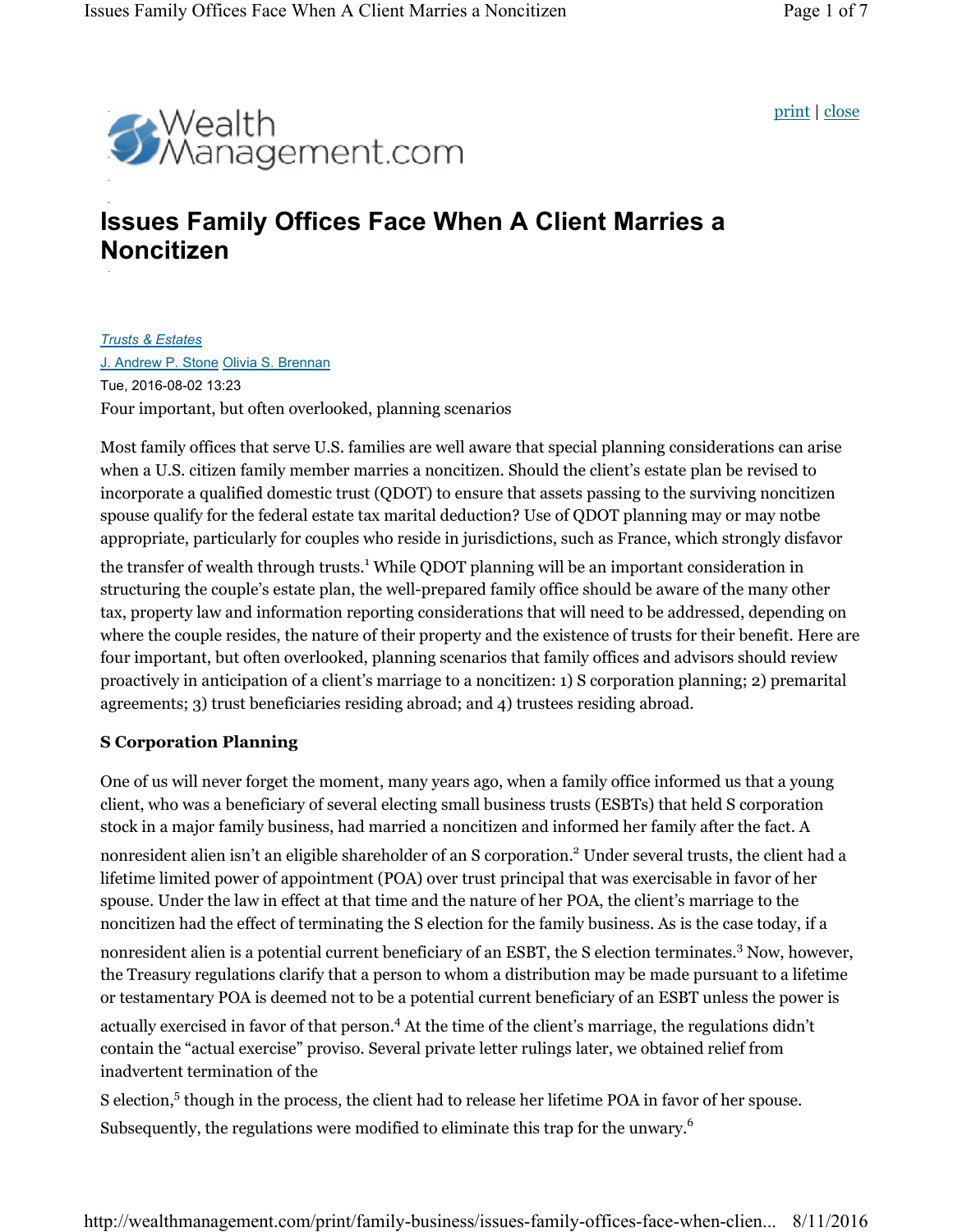While many practitioners are aware that planning for S corporations and nonresident aliens raises special considerations, they often overlook the property law issues that can arise when a client marries a noncitizen. For example, what if the client and the noncitizen spouse decide to reside outside of the United States? A noncitizen spouse who resides in the United States and is a resident alien for income tax purposes is an eligible shareholder of an S corporation, as is a noncitizen spouse who resides outside the United States but elects to file a joint tax return and be treated as a U.S. resident pursuant to Internal Revenue Code Section 6013(g). However, when the couple is building a life outside the United States, the noncitizen spouse may have no desire to elect to be treated as a U.S. resident for income tax purposes, with all of the tax and foreign information reporting complications that the election entails. Moreover, under the property and marital laws of the foreign country, a client's stock in an S corporation formed during the marriage may be considered community property in which both spouses have an equal ownership. In that case, the corporation's S election would be invalid.<sup>7</sup> Thankfully, most civil law jurisdictions with community property rules recognize that one spouse's inherited S corporation stock should be treated as that spouse's separate property. Still, couples living abroad must be aware that local

### Premarital Agreements

For this reason and due to general uncertainty about how foreign property laws will affect a client's property, family offices should consider carefully whether a client who's marrying a noncitizen should have a premarital agreement. While a wealthy client typically will need a premarital agreement, if the prospective spouse is a noncitizen, the family office should pay special attention to the international issues raised by the marriage, especially if the client decides to live in one or more countries before settling down in the United States.

marital property law could affect the client spouse's planning for U.S. assets, not to mention local assets.

This can be a difficult exercise for a young, globetrotting client who may not need to work and who wants the freedom to be able to live with his spouse in the United States or abroad. Issues that the family office should address include: 1) where the marriage ceremony will take place (as local law may have a bearing on the marital property regime applicable to the couple); 2) in which country will the couple reside after the marriage; 3) the governing law of the agreement; 4) the property law associated with the prospective spouse's countries of citizenship or residence; 5) the forum for divorce proceedings; 6) methods for resolving jurisdictional conflicts; and 7) the integration of a U.S.-style premarital agreement with a premarital or property law agreement in other relevant jurisdictions, such as the couple's country of residence.

It's important to note that couples in most civil law jurisdictions can formally elect the property law

regime that will govern their marital and non-marital assets.<sup>8</sup> In such jurisdictions, including France, Germany and Brazil to name a few, a couple can elect to treat their individually owned or inherited property as separate property in much the same way that a U.S.-style premarital agreement would so specify. Such agreements, which are often signed in the presence of a notary but without legal advice, can be harmonized with the U.S. agreement to minimize jurisdictional conflicts.

Of course, to be valid in most states, the parties to a premarital agreement must have independent legal counsel and provide some level of disclosure of their assets. One obstacle to signing a premarital agreement with a noncitizen is that most countries don't have a tradition of a high level of asset disclosure prior to the marriage.<sup>9</sup> This is especially the case when "family assets," beneficial interests in trusts and potential inheritances are at issue. Noncitizens sometimes balk at asset disclosure best practices, which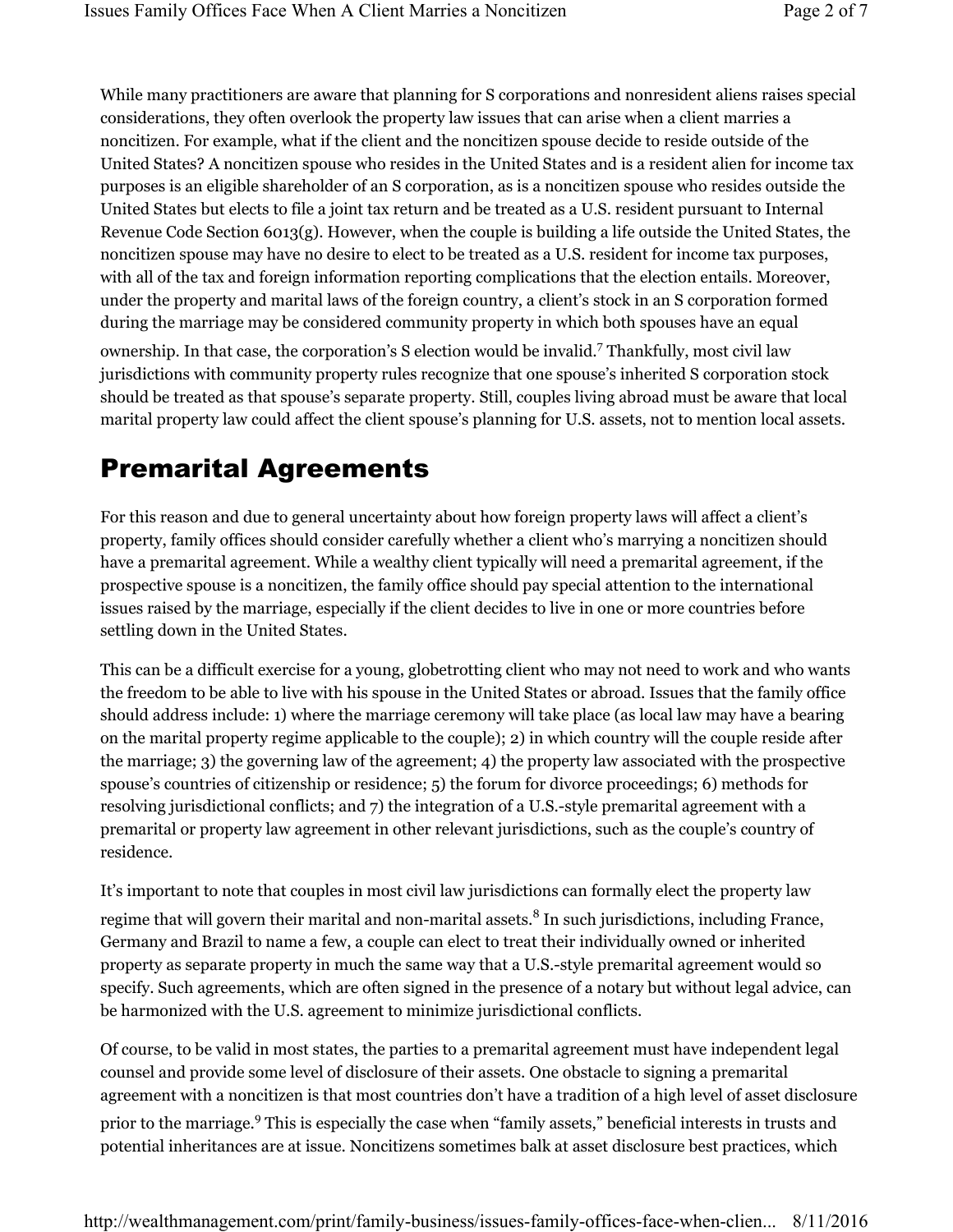should be a warning sign, especially given the formerly widespread practice of tax evasion by individuals using jurisdictions such as Switzerland, Liechtenstein and Luxembourg. Particularly if a noncitizen of means has been a resident alien, and therefore subject to reporting certain foreign bank and securities accounts, it will be critical to ensure, in advance of the marriage, that his tax and foreign information reporting affairs are in order, so that your client doesn't start filing joint returns with a non-compliant spouse.

#### **Trust Beneficiaries Living Abroad**

Family offices also should be cognizant of how a foreign country will view a client's beneficial interest in a domestic trust when the client is deemed to be a resident of that foreign country for tax purposes. Generally, under most U.S. income tax treaties, a U.S. citizen who enjoys extended vacations or who pursues specific educational opportunities in another country won't be deemed a tax resident of that country. However, if the U.S. citizen begins working in that country, perhaps gets married there or acquires real estate there, at some point, under the applicable treaty, he may be deemed a tax resident of the foreign country. A wealthy U.S. citizen may also be deemed a resident of a foreign country if he simply enjoys living there, whether he works there or has other connections to that country. The family office client may be in for a rude awakening when he learns how the foreign country's tax law treats his beneficial ownership in a domestic trust.

In many civil law countries, a distribution from an irrevocable domestic trust to a U.S. beneficiary who's tax resident in that civil law country will be subject to that country's gift tax. The applicable law doesn't recognize the existence of the trust and simply treats the beneficiary as having received a gift from the settlor of the trust, whether that settlor is deceased or not. In many civil law countries, gift tax is imposed on the recipient of a trust distribution when the beneficiary is tax resident there. For example, the German Federal Tax Court determined that a German resident beneficiary of a domestic trust established by the beneficiary's U.S. grandmother was subject to German gift tax on distributions (both principal and income) from the trust. The court didn't determine how the gift tax on trust distributions relates to

income tax on such distributions.10 France and Japan are two other civil law countries that will subject their residents to gift tax on distributions from domestic trusts.<sup>11</sup> In some of these countries, the U.S. beneficiary may also be subject to income tax on the trust's income, whether he's entitled to, or actually

receives, income.

When a U.S. beneficiary of a domestic trust lives in such a jurisdiction, if the trust instrument requires a large distribution to be made on a date certain (whether because he's reached a certain age or because an older trust is due to terminate), he must choose between terminating his residency in such a country or paying a large tax (which likely won't be creditable against any U.S. tax). The act of terminating residency in the foreign country must be done deliberately and with great caution to ensure that the beneficiary hasn't retained connections to that country that would cause him to be deemed to have never left. Physical removal from the country may not be sufficient to sever residency if the beneficiary maintains a home there or leaves dependents behind.

If a U.S. beneficiary intends to become tax resident in a country that will subject trust distributions to a hefty gift tax (not to mention income tax), the family office should review what steps might be taken to mitigate the tax risk. For example, if a senior generation family member intends to establish an irrevocable discretionary trust for the individual, the drafting attorney might insert language that clarifies that the individual won't be eligible for distributions while he's tax resident in the country at issue. That is, his beneficial interest is suspended for a period of time. The drafting attorney should also include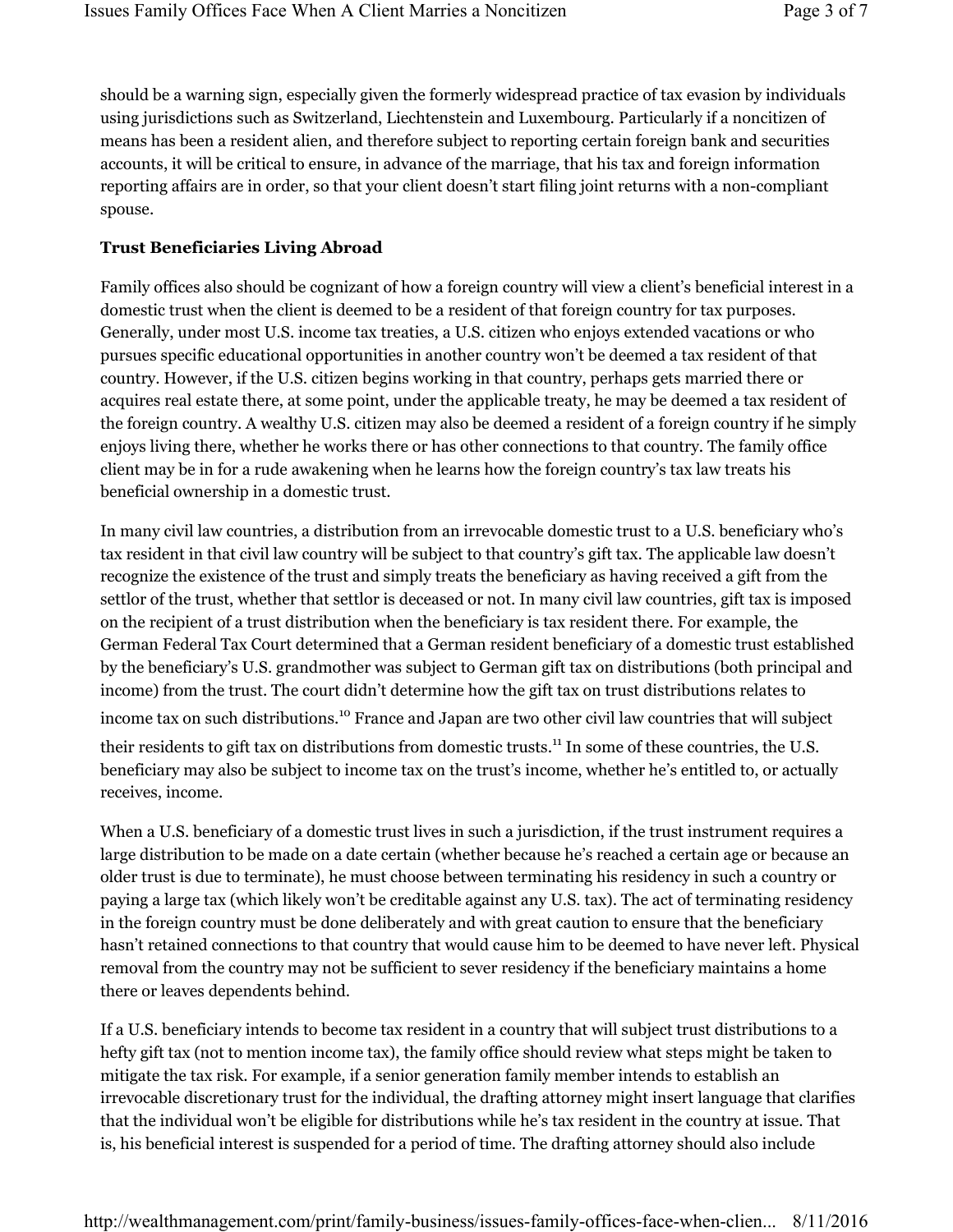language that empowers a protector or independent trustee to amend the trust for tax purposes. These provisions at least will provide a measure of flexibility that could be used to prevent the imposition of tax. If the U.S. beneficiary is already a beneficiary of an older trust, the family office should consider whether it's possible to decant the trust to a new trust that provides that the beneficiary's interest is suspended for such time as he lives in a foreign country. If such remedial actions aren't possible, the family office should investigate whether a properly documented and secured loan from the trust to the beneficiary will avoid taxation as a distribution under applicable local law.

Whether or not distributions to the U.S. beneficiary will be subject to gift tax in a foreign country, the family office also must consider whether foreign law will require the existence of the trust to be disclosed. For several years now, France has been at the forefront of requiring information disclosure about trusts and their connections to France. Since 2011, French law has required resident beneficiaries, for instance, to file reports with the tax authorities that provide details on their trusts. As of June 30, 2016, France's registry of trust information is publicly available on the Internet.<sup>12</sup> The publicly available information includes the names, dates and places of birth of resident beneficiaries. The name of the trust and its address (presumably the address of the trustee), along with the date of creation and the identity of the trustee, settlor and beneficiaries are also available. Whether other jurisdictions will follow France's lead remains to be seen, but some, such as the United Kingdom, have considered establishing or are implementing government databases for trusts or companies.

# Trustees Living Abroad

What if a U.S. beneficiary living abroad is also serving as the sole trustee of a trust for his benefit? Assume that the U.S. beneficiary is living in a foreign country that has no particular view on how distributions from a domestic trust should or shouldn't be taxed. Does the U.S. beneficiary's activity as trustee raise any issues? Assume also that maintaining the income tax classification of the trust as a domestic trust is desirable. If the U.S. beneficiary resides abroad indefinitely and has minimal contacts with the United States, does the trust satisfy the court test? A trust is a foreign trust if it isn't a domestic trust. Under IRC Section  $7701(a)(30)(E)$ , a trust is a domestic trust if it meets both of the following requirements:

- A court within the United States is able to exercise primary supervision over the administration of the trust (court test); and
- One or more U.S. persons have the authority to control all substantial decisions of the trust (control test).

The Internal Revenue Service will apply both the terms of the trust instrument and applicable law to determine whether a trust passes the court test and control test.<sup>13</sup>

If the U.S. beneficiary is acting as sole trustee, the control test will be satisfied because a U.S. person will control all substantial decisions related to the trust. But, will the trust satisfy the court test? To do so, a federal, state or local court in the United States must be able to exercise primary supervision over the administration of the trust.<sup>14</sup> As a safe harbor, the regulations provide that a trust will satisfy the court test if it meets the following three criteria:

- The trust instrument doesn't direct that the trust be administered outside of the United States;
- The trust is in fact administered exclusively in the United States; and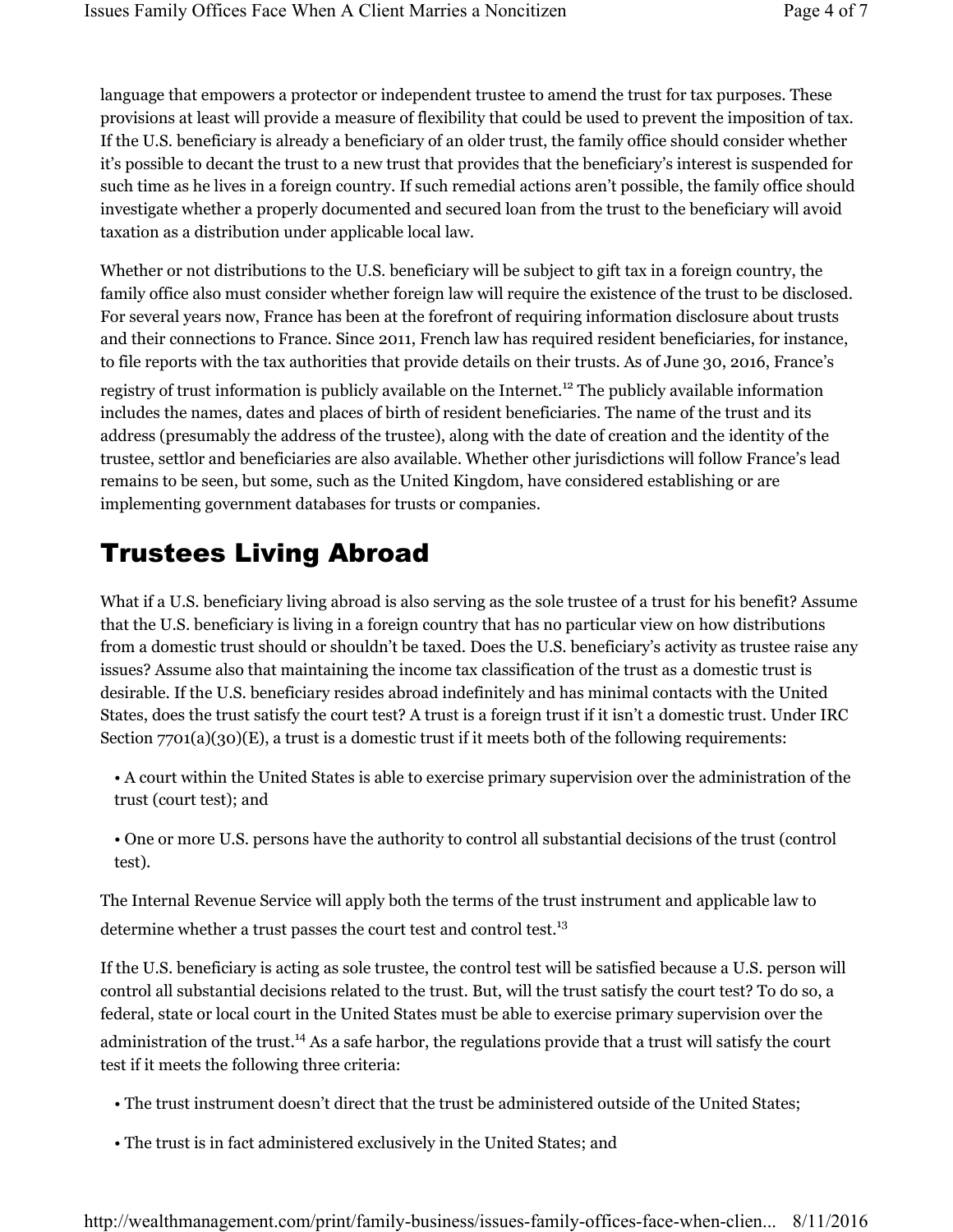• The trust isn't subject to an automatic migration provision described in the regulations.<sup>15</sup>

For purposes of the court test, the regulations define "administration" as:

. . . carrying out of the duties imposed by the terms of the trust instrument and applicable law, including maintaining the books and records of the trust, filing tax returns, managing and investing the assets of the trust, defending the trust from suits by creditors, and determining the amount and timing of distributions.<sup>16</sup>

As long as the U.S. beneficiary lives abroad, his trust may not satisfy the second element of the safe harbor—that the trust in fact be administered exclusively in the United States. As sole trustee, he'll no doubt perform administrative duties while living abroad.

Not satisfying the safe harbor doesn't mean that the trust at issue won't satisfy the court test. The test will be satisfied if a U.S. court is able to exercise primary supervision over the administration of the trust. According to the regulations, a court is "able to exercise" primary supervision if the court has or would have the authority under applicable law to render orders or judgments resolving issues concerning the administration of the trust.17 Under the regulations, the term "primary supervision" means that a court has or would have the authority to determine substantially all issues regarding the administration of the entire trust.18 A court may have primary supervision of a trust even if another court has jurisdiction over the trustee, a beneficiary or trust property.<sup>19</sup>

Due to the U.S. beneficiary's residency in a foreign country, it isn't clear that a U.S. court would be able to exercise primary supervision over his trust because a U.S. court may not have personal jurisdiction over the U.S. beneficiary. A U.S. court's ability to exercise personal jurisdiction over an individual requires that the individual have a certain level of personal contacts with the jurisdiction. Court decisions in this area focus on whether the individual purposefully availed himself of the benefits of doing business and conducting activities in the jurisdiction. Because physical presence or at least deliberate contacts are important, the beneficiary's U.S. citizenship alone would probably not provide a basis for personal jurisdiction. If the U.S. beneficiary has no sufficient minimum contacts with a state, the trust may fail the court test and be classified as a foreign trust, with all of the tax and reporting complexities such status entails.

To prevent the classification of the trust as foreign, a U.S. citizen or resident who actually lives in the United States could be appointed to act as co-trustee with the U.S. beneficiary. If that U.S. person were vested with responsibility for the administration of the trust, a U.S. court would be able to exercise primary supervision over the administration of the trust, and the court test likely would be satisfied. The U.S. beneficiary can still play a role as co-trustee in distribution or investment decisions, as otherwise appropriate under the trust instrument, as long as the trust is clearly administered in the United States.

# Other Considerations

The above topics comprise just a few of the issues a family office will confront when a client marries a noncitizen. In our view, they're among the most important. Other considerations include: 1) structuring and supporting a client's foreign business operations or investments; 2) ever-evolving foreign information reporting requirements; 3) structuring wealth transfers to future generations who live abroad; and 4)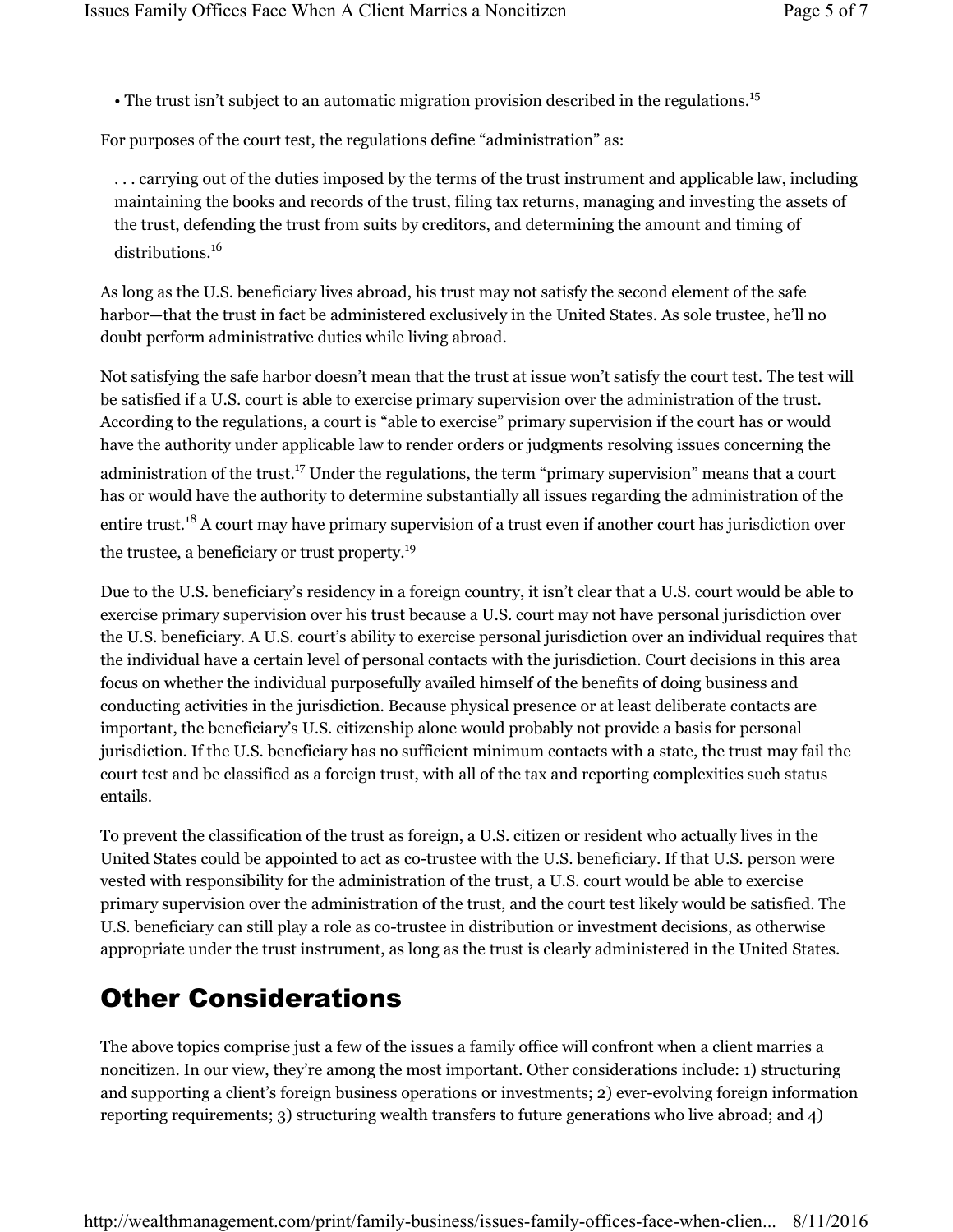whether expatriation makes sense for the client who lives abroad permanently. Oh, and don't forget to consider the QDOT!

Endnotes

1. *See* Jerome Assouline and G. Warren Whitaker, "Dangerous Liaisons: Beware of Creating Trusts for U.S. Citizens Residing in France," *Trusts & Estates* (March 2015), at p. 19.

2. Internal Revenue Code Section 1361(b); Treasury Regulations Section 1.1361-1(g)(1)(i).

3. Treas. Regs. Section 1.1361-1(m)(5)(iii).

4. Treas. Regs. Section 1.1361-1(m)(4)(vi).

5. IRC Section 1362(f); Treas. Regs. Section 1.1361-4.

6. *See* T.D. 9422, 73 FR 47526-47531, Aug. 14, 2008, amending Treas. Regs. Section 1.1361-1(m)(4)(vi) (a) to provide that a person to whom a distribution may be made under a power of appointment (POA) isn't a potential current beneficiary unless the power is exercised in favor of that person during the period. Prior to this amendment, Treas. Regs. Section 1.1361-1(m)(4)(vi)(a) provided that a person to whom a distribution is or may be made during a period pursuant to a POA is a potential current beneficiary.

7. *See* Treas. Regs. Section 1.1361-1(g)(1)(ii), Ex. 1 and 2.

8. *See* Leigh-Alexandra Basha, "Estate Planning for the Multinational Couple: It's a Small, But Complex World," *Holland & Knight Newsletter* (October 2010) (describing the marital property regimes applicable in France).

9. *See Radmacher v. Granatino*, ([2010) UKSC 42 (describing English law on premarital and postnuptial agreements in the context of a German premarital agreement between a German national and a French national residing in England, in which no asset disclosure had occurred prior to execution of the agreement).

10. Bundesfinanzhof, Sept. 27, 2012, II R 45/10. See also Florian Reichthalhammer and J. Andrew P. Stone, "German Federal Tax Court: Distributions from U.S. Trusts Are Subject to German Gift Tax" (April 9, 2013), *www.lexology.com/library/detail.aspx?g=21680d10-ea0a-4bf1-a0afe208f5a2f61b*.

11. For the French trust legislation, see Article 14 of the Amended Finance Law n° 2011-900 (loi n° 2011- 900 du 29 juillet 2011 de finances rectificative). Compare Belgium's views on the taxation of trusts, Marc Quaghebeur, "Belgium's De Facto Position on the Taxation of Trusts," *Tax Notes International* (May 24, 2010), at 661.

12. *See* Decree n° 2016-567 of May 10, 2016 in Journal Officiel n° 0109 of May 11, 2016, text n° 25.

13. Treas. Regs. Section 301.7701-7(b).

14. IRC Section 7701(a)(30)(E)(i).